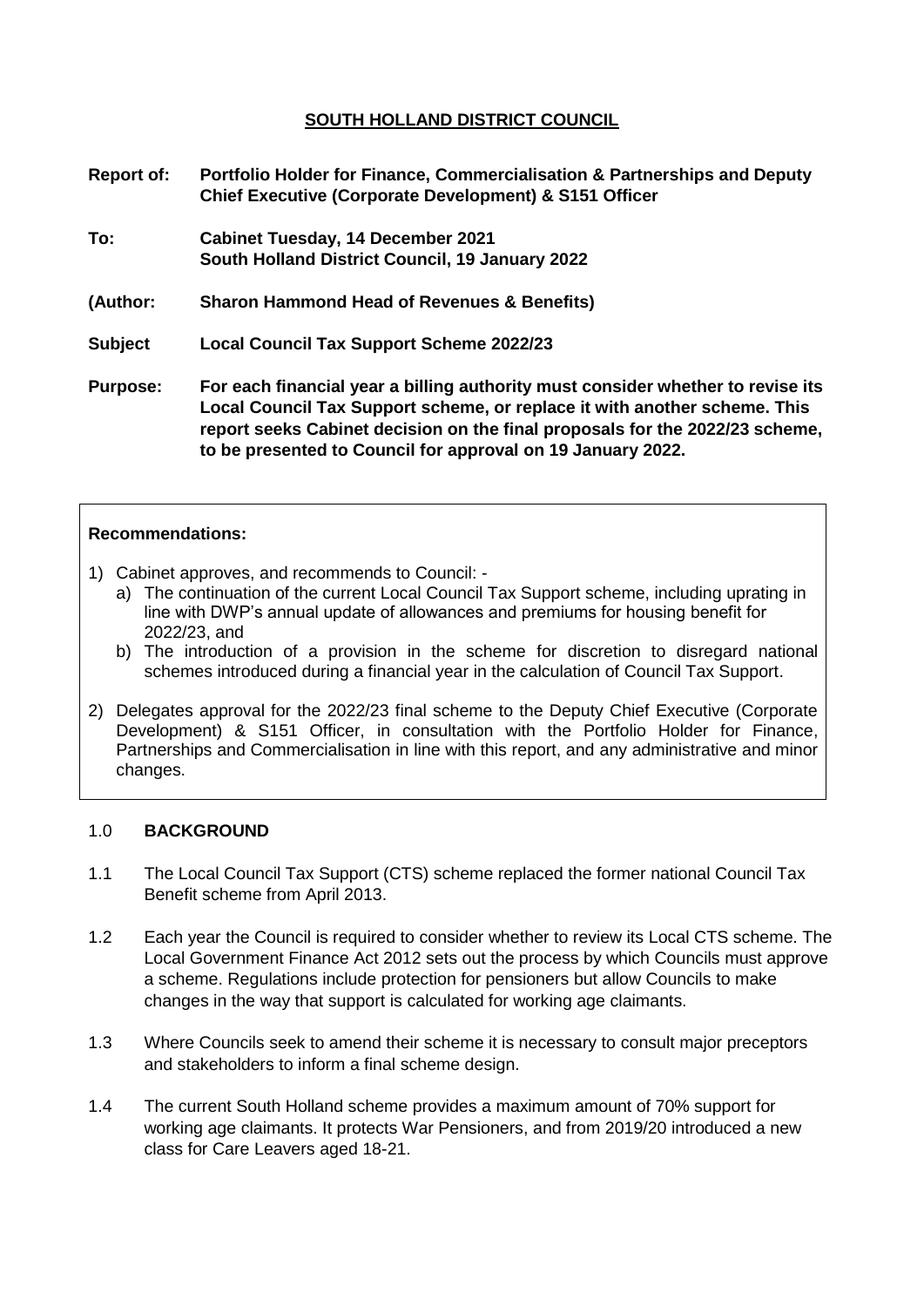- 1.1 A number of changes have been introduced in recent years, summarised below for information: -
	- Second Adult Rebate has been removed (introduced 2017/18)
	- A minimum level of Council Tax Support at £5 per week (introduced 2017/18)
	- Non-dependant deductions increased by 10% (introduced 2017/18)
	- Council Tax Support restricted to Band D Council Tax Liability (introduced 2017/18)
	- Capital Limit reduced to £8,000 (introduced 2017/18)
	- Lower capital threshold reduced to £3,000 (introduced 2017/18)
	- Remove family premium from new claims made (introduced 2017/18)
	- Backdating reduced to 1 month (introduced 2017/18)
	- Care Leavers as a class in the scheme (introduced 2019/20)
	- Universal Credit (UC) claims are automatically classed as claims for CTS, removing requirement for a separate CTS claim (introduced 2020/21)
	- UC earnings tolerance rule of £15 per week (£65 month) (introduced 2020/21)
	- Backdating for working age up to 3 months (reintroduced 2021/22)

# 2.0 **CURRENT SCHEME REVIEW**

- 2.1 At May 2021 the forecasted amount of CTS discount for 2021/22 was £4,438,106, with a total caseload of 5,287 of which 2,586 (49%) are working age, compared to 2,701 (51%) pensioners. The working age claimant element costs are approximately £1.8million, with £453k (10.2%) borne by this council.
- 2.2 This reflects the increased take up as a result of the COVID-19 impact. It remains difficult to forecast future caseload with any degree of certainty in the current economic climate.
- 2.3 The following table shows 2020/21 forecast expenditure and indicates the potential cost to South Holland District Council, and the other major precepting authorities.

|                                                        | 2021//22 forecast |
|--------------------------------------------------------|-------------------|
| <b>CTS Expenditure</b>                                 | £4,438,106        |
| Cost to South Holland District Council (approx. 10.2%) | £452,686          |
| Cost to Lincolnshire County Council (approx. 75.1%)    | £3,333,018        |
| Cost to Police and Crime Commissioner (approx. 14.7%)  | £652,402          |

2.4 The Council Tax net in-year collection rate as a percentage in 2020/21 was 0.72% lower than the previous year, however over £1.4million more Council Tax was collected in 2020/21. Factors that affect in-year collection include the reduced level of CTS awarded following changes introduced in the 2017/18 scheme and people's ability to pay, the roll out of Universal Credit (UC) and, most significantly for 2020/21 and future years, the impacts and effects on households due to the COVID-19 pandemic.

# 3.0 **CONSULTATION FOR 2022/23 COUNCIL TAX SUPPORT SCHEME**

- 3.1 At its meeting on 7 September 2021, Cabinet approved consultation to be undertaken on a proposal to continue the current scheme, including updating in line Department for Work and Pensions (DWP) up-ratings for 2022/23.
- 3.2 The consultation exercise ran between 14 September and 3 November 2021.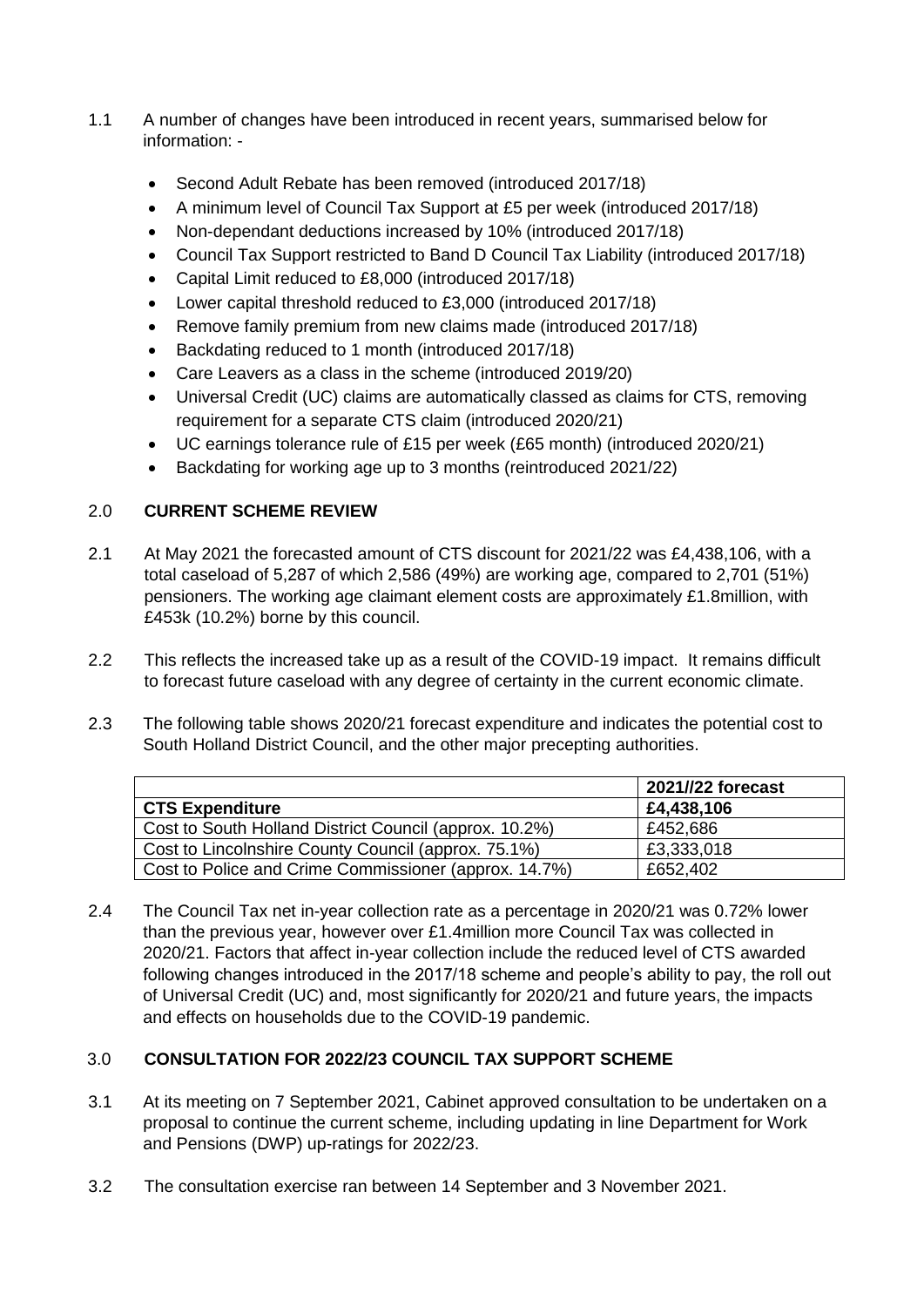3.3 Major precepting authorities have been consulted on the proposals. Lincolnshire County Council has responded confirming it has no comments or objections to the proposals, however its recommendation for future changes to the scheme would be to consider alternatives to reduce the demand on the scheme, although they recognise in the current climate this is a challenge.

The Police and Crime Commissioner noted that no change to the current scheme is proposed.

- 3.4 The wider public consultation on the scheme proposals agreed by Cabinet in September included publicity through local media, website and social media. A total of 16 responses have been received. This is lower than last year. With such a low response rate it has to be recognised that the results cannot be relied upon as being wholly representative or statistically significant.
- 3.5 High level findings from the 16 consultation responses are summarised below:
	- 69% agreed that the council should retain the main characteristics of the current Council Tax Scheme.
	- 56% felt that the current scheme is fair and provides support to those most vulnerable.
	- 63% agreed we should increase the scheme in line with DWP provisions for 2022/23 and future years.
- 3.6 The full consultation results are shown at Appendix A.

### **4. ADMINISTRATION**

- 4.1 Council Tax Support schemes cannot be changed in-year, and as such, under the current scheme, national initiatives introduced by government to support individuals and households through the covid pandemic, are treated as additional income, which can have the effect of reducing the level of CTS awarded.
- 4.2 It is therefore recommended that the CTS scheme is updated to provide discretion to consider disregarding national initiatives that are introduced in a financial year, with any decision first being subject to CTS administration and system capability assessment.
- 4.3 There will be no financial impact for the council or the major precepting authorities to the overall cost of the scheme however it could have a positive impact on the customer as any additional income could be disregarded in the calculation of CTS. Future year schemes could be updated, if appropriate, to include any additional support initiatives in the calculation of CTS schemes.

### 5.0 **OPTIONS**

- 5.1 Continuation of the current Council Tax Support scheme, including uprating in line with DWP's annual update of allowances and premiums for housing benefit for 2022/23.
- 5.2 No alternative options are proposed. Any other changes to the scheme would require consultation.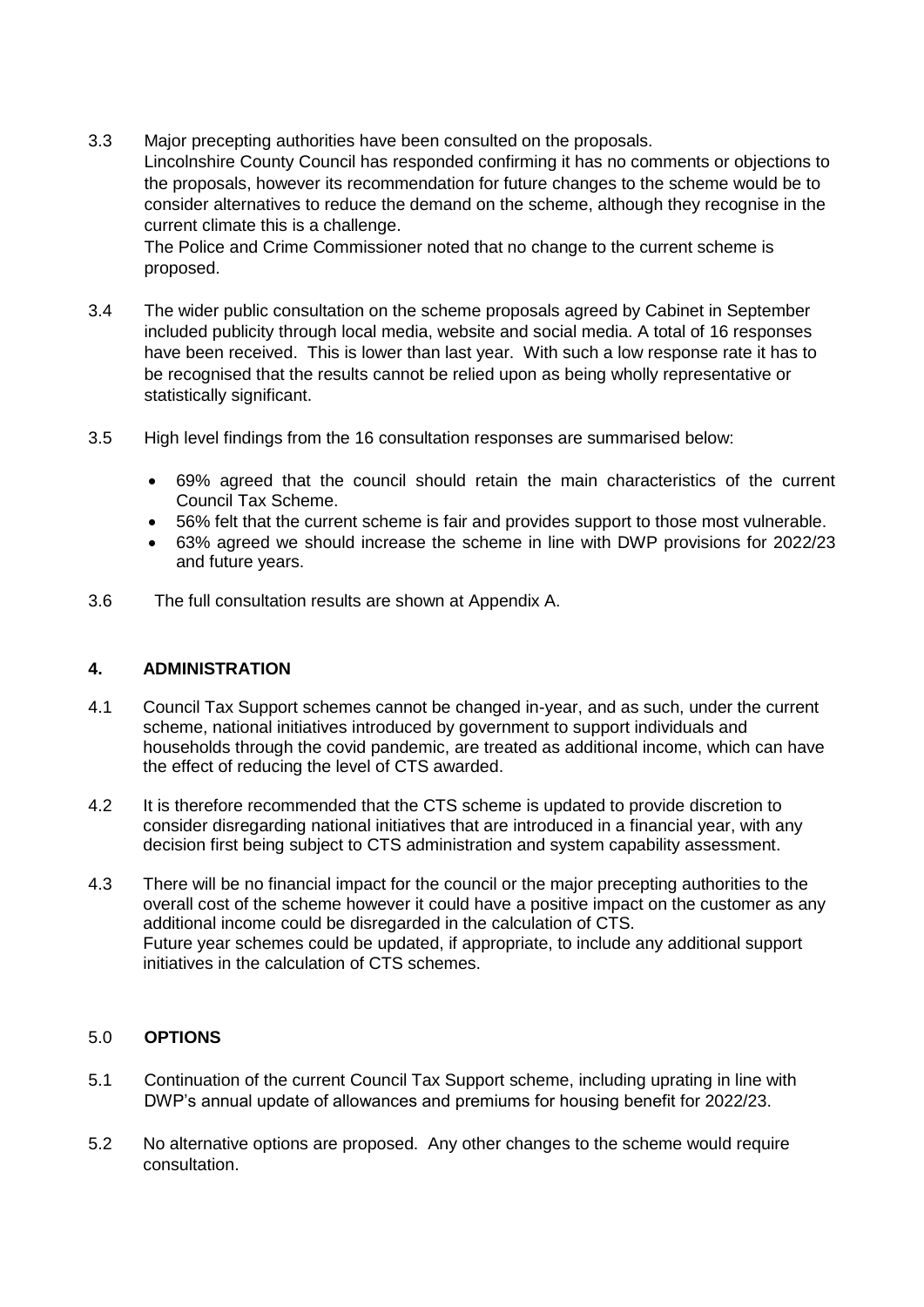## 6 **REASONS FOR RECOMMENDATION**

- 6.1 The recommendation will continue to align the CTS scheme and uprating for working age customers with DWP provisions for Housing Benefit and the CTS scheme for pensioners. This has been consistent each year since the introduction of local Council Tax Support schemes.
- 6.2 The recommendation to introduce discretion to disregard national initiatives introduced in a financial year, where appropriate, would have no additional financial impact for the scheme, but it could have a positive impact on the customer. Future year schemes could be updated, if appropriate, to include any additional support initiatives in the calculation of CTS schemes.

## **7 EXPECTED BENEFITS**

7.1 This will provide continuity for working age claimants, maintaining current levels of support.

### **8 IMPLICATIONS**

In preparing this report, the report author has considered the likely implications of the decision - particularly in terms of Carbon Footprint / Environmental Issues; Constitutional & Legal; Contracts; Corporate Priorities; Crime & Disorder; Data Protection; Equality & Diversity/Human Rights; Financial; Health & Wellbeing; Reputation; Risk Management; Safeguarding; Staffing; Stakeholders/Consultation/Timescales; Transformation Programme; Other. Where the report author considers that there may be implications under one or more of these headings, these are identified below.

### 8.1 **Constitutional & Legal**

8.1.1 The Local Government Finance Act 2012 introduced the framework for localism of Council Tax Support. The Local CTS scheme for 2022/23 must be approved by Full Council by 11 March 2022. Any change to CTS schemes must be subject to proper process, including consultation in order to protect the scheme from judicial review.

## 8.2 **Equality and Diversity / Human Rights**

- 8.2.1 The existing Local CTS scheme continues the DWP's previous Council Tax Benefit scheme conventions established over many years, regarding protections for vulnerable groups, including children, the disabled and war pensioners.
- 8.2.2 An Equality Impact Assessment is not required at this time.

### 8.3 **Financial**